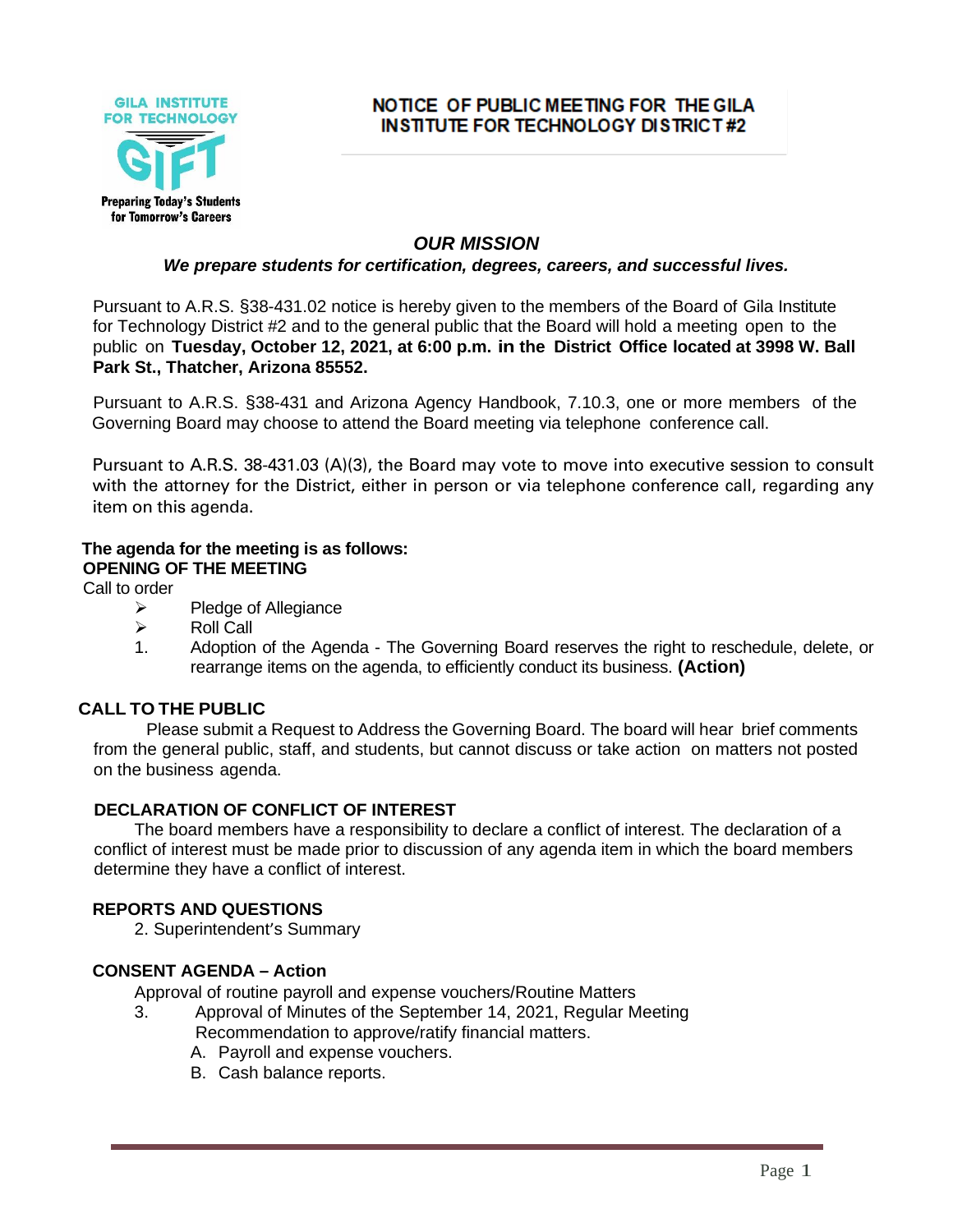# **LEGAL/FINANCIAL**

## **New Business**

- 4. Discussion and approval of FY 2020-2021 Annual Financial Report (AFR) and the School-Level Reporting Form. **(Action)**
- 5. Discussion and approval of revision to GIFT 301 Plan 2021-22. **(Action)**
- 6. Discussion and approval of expenditure of up to \$30,000 for OSHA-10 courses. **(Action)**
- 7. Approval of Policies, Regulations, and Exhibits, second reading/approval. **(Action)**
	- Policy BDF Advisory Committees
	- Policy BEDD Rules of Order
	- Policy BEDH Public Participation at Board Meetings
	- Policy BIB Board Member Development Opportunities, Regulation BIB-R Board Member Development Opportunities
	- Policy DIE Audits / Financial Monitoring
	- Policy DJ Purchasing (Purchasing Ethics Policy)
	- Policy EEAEA Bus Driver Requirements
	- GBGB-R Staff Personal Security and Safety
	- Policy GCB Professional Staff Contracts and Compensation
	- Policy GCF Professional Staff Hiring
	- Policy GCH Professional / Support Staff Orientation and Training
	- Policy GDB Support Staff Contracts and Compensation
	- Policy GDF Support Staff Hiring
	- Policy IC School Year
	- Policy IHA— Basic Instructional Program
		- Exhibit IHA-E Basic Instructional Program
	- Policy IHAMB— Family Life Education
		- Regulation, IHAMB-R Family Life Education
	- Policy IHAMD Instruction and Training in Suicide Prevention
	- Policy IJ Instructional Resources and Materials
	- Policy IJJ Textbook / Supplementary Materials Selection and Adoption
	- Regulation IKE-RB Promotion and Retention of Students
	- Policy IMB Teaching About Controversial / Sensitive Issues
	- Policy JFAA Admission of Resident Students
		- JFAA-EA Admission of Resident Students
		- JFAA-EB Admission of Resident Students
	- Policy JFAB Tuition / Admission of Nonresident Students
		- JFAB-EA Tuition / Admission of Nonresident Students
		- JFAB-EB Tuition / Admission of Nonresident Students
	- Policy JFB Open Enrollment
	- *DELETE*........................ Regulation JICA-RB Student Dress (Cloth Face Coverings)
	- Policy JK Student Discipline
	- Policy JKD Student Suspension
	- Policy JKE Student Expulsion
	- Policy JLCB Immunizations of Students
		- Regulation JLCB-R Immunizations of Students
		- Exhibit JLCB-E Immunizations of Students